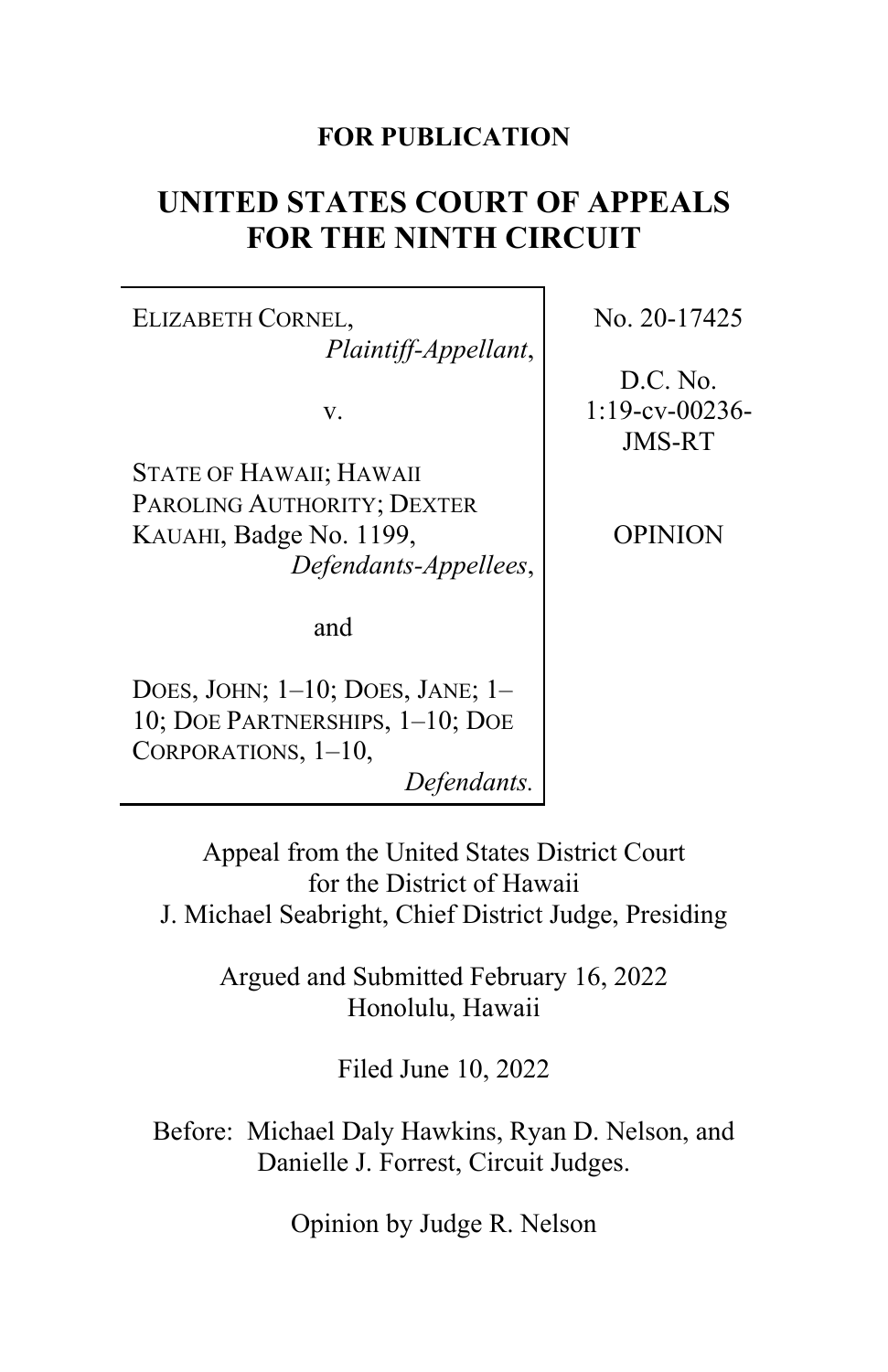## **SUMMARY[\\*](#page-1-0)**

### **Civil Rights**

The panel affirmed the district court's summary judgment in favor of defendants in an action alleging constitutional and state law violations when plaintiff was arrested seven years after the suspension of her parole.

Plaintiff was on parole when she was evicted from her apartment. She sent a letter to the parole office about her eviction and provided updated contact information, but the parole office was unable to contact her with the information provided. The parole office then suspended plaintiff's parole and issued a "retake warrant." Plaintiff was arrested seven years later. At the revocation hearing, the parole office decided not to revoke plaintiff's parole, retroactively rescinded her parole suspension, restored her parole end date to March 2015, and released her from custody. During the two months she was detained, plaintiff lost her home, business, and pets.

The panel held that the parole officer permissibly suspended plaintiff's parole. Plaintiff's arrest was reasonable under the Fourth Amendment because the parole office had a reasonable belief that she violated her parole. Because the Fourteenth Amendment does not require notice to a parolee before a parole suspension hearing, and because plaintiff was largely responsible for the seven-year delay in her arrest, her arrest did not violate due process. Plaintiff's state law claims failed because the defendants had not

<span id="page-1-0"></span>**<sup>\*</sup>** This summary constitutes no part of the opinion of the court. It has been prepared by court staff for the convenience of the reader.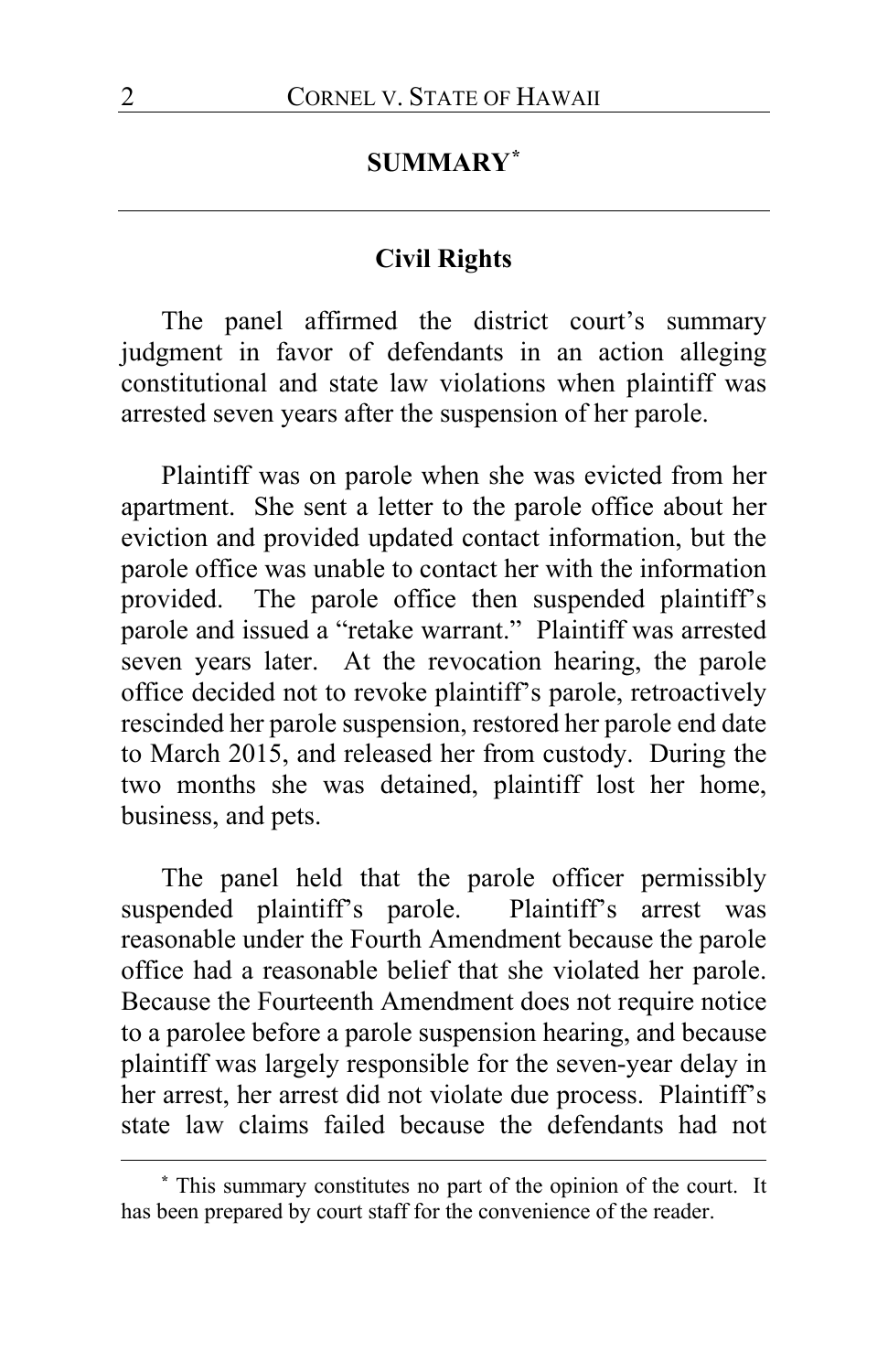waived immunity for false imprisonment or false arrest, and she could not establish the elements of her negligence and intentional infliction of emotional distress claims.

## **COUNSEL**

Paul V.K. Smith (argued) and Terrance M. Revere, Revere & Associates, Kailua, Hawaii, for Plaintiff-Appellant.

William K. Awong (argued) and Caron M. Inagaki, Deputy Attorneys General; Clare E. Connors, Attorney General; Office of the Attorney General, Honolulu, Hawaii; for Defendants-Appellees.

### **OPINION**

R. NELSON, Circuit Judge:

Elizabeth Cornel was on parole when she was evicted from her apartment. When the parole office could not find her, it suspended her parole and issued a "retake warrant." Cornel was arrested seven years later. We hold that the seven-year delay in Cornel's arrest did not violate due process because Cornel was largely responsible for the delay. We also hold that the parole office permissibly suspended Cornel's parole and that her arrest was not unreasonable under the Fourth Amendment. Cornel's state law claims fail because Hawai'i is immune from liability for her intentional tort claims and Cornel failed to establish negligence.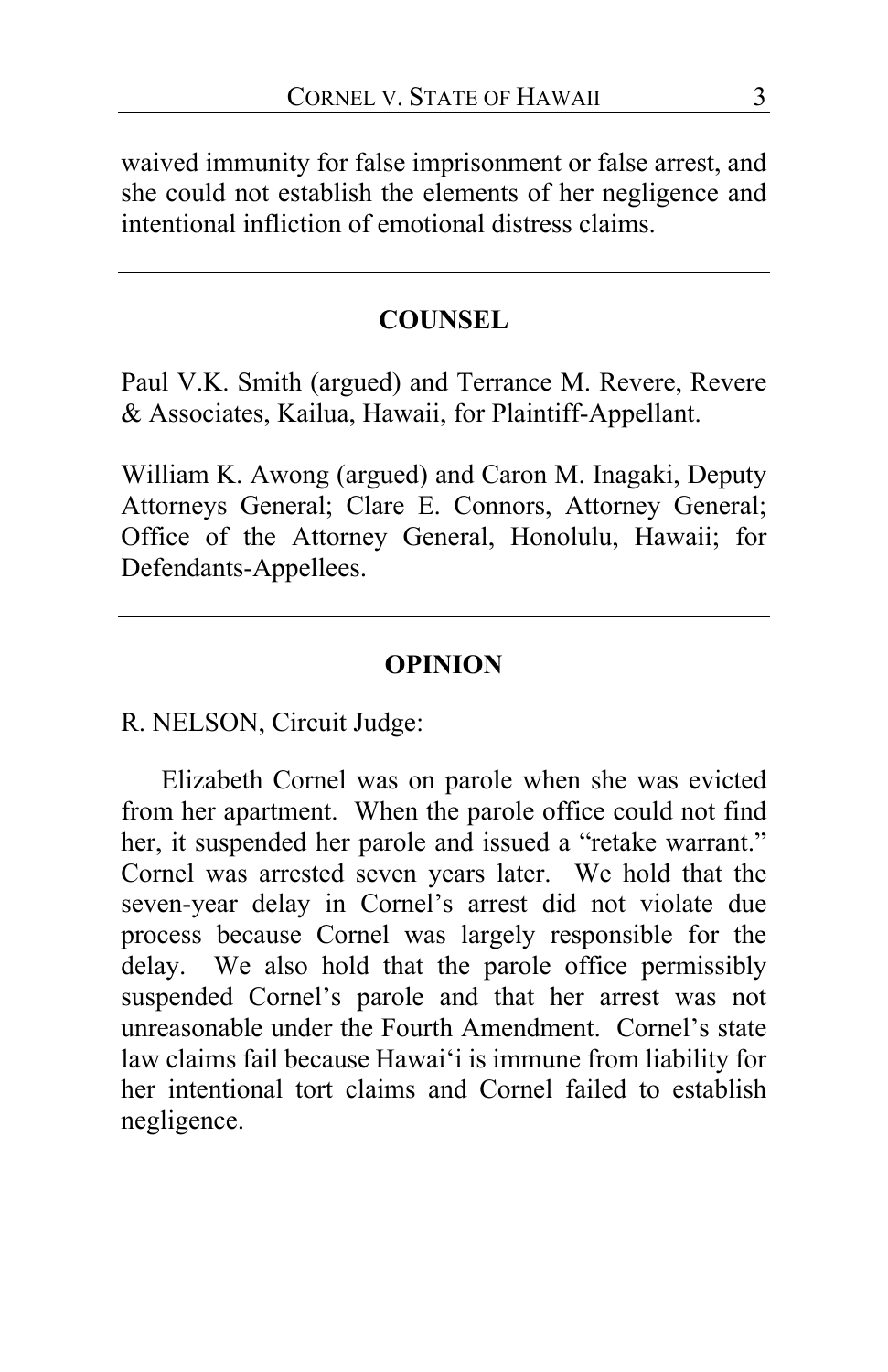#### I

Elizabeth Cornel was released on parole in 2007, with her sentence set to expire in March 2015. As a condition of her parole, Cornel had to keep the parole office informed of her whereabouts.

The first four years of Cornel's parole proceeded uneventfully—so uneventfully, Cornel says, that her parole officer intended to apply for Cornel's early discharge. The record does not show that the parole officer ever submitted a discharge application. But it does show that Cornel was evicted from her apartment in 2011. She sent a letter to the parole office about her eviction and provided an updated P.O. box address, temporary physical address, and phone number. After receiving Cornel's letter, the parole office tried—and failed—to contact Cornel. Her phone number would not receive incoming calls. Mail sent to the P.O. box was returned as undeliverable. And when a parole officer visited the address, Cornel was not there.

The parole office issued a "retake warrant" for Cornel's arrest and suspended her parole. Cornel had no contact with the parole office after her eviction but assumed that "everything was fine" and that she had been discharged from parole. Cornel lived openly on Oahu from 2011 until 2018. Over the course of those years, she visited city, county, and state offices, filed tax returns, registered a business with Hawai'i's Department of Commerce and Consumer Affairs (in 2016), and renewed her driver's license (in 2017). She also signed leases for two Oahu properties.

The record does not show how frequently the parole office sought to locate Cornel. But the parole office periodically reviews available records and social media accounts to generate leads on outstanding retake warrants.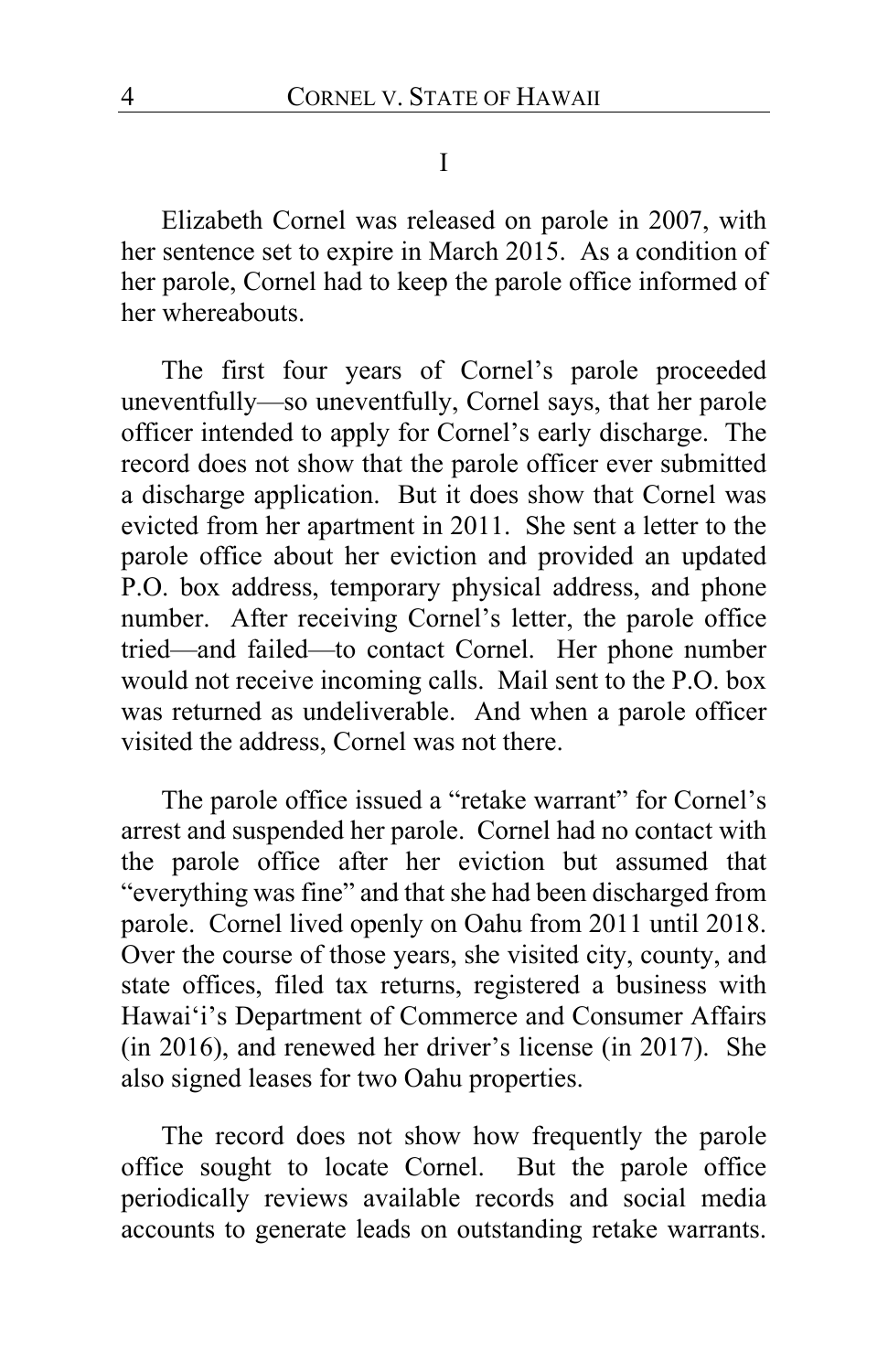These reviews generally occur about once a month. During one of these routine checks, the parole office learned that Cornel had used a Waimanalo address to renew her driver's license. Cornel was arrested in February 2018 by Officer Dexter Kauahi—shortly after renewing her license but almost seven years after the retake warrant was issued.

Following Cornel's arrest, the parole office extended her maximum parole term to account for her suspension and advised Cornel of her right to appear at a preliminary hearing and present evidence. Cornel waived her right to a prerevocation hearing and acknowledged that she would be detained. At the revocation hearing, the parole office decided not to revoke Cornel's parole, retroactively rescinded her parole suspension, restored her parole end date to March 2015, and released her from custody.

During the two months she was detained, Cornel lost her home, business, and pets. Cornel sued Kauahi, the parole office, and the State of Hawai'i for violating her Fourth and Fourteenth Amendment rights and for various torts under Hawai'i law. The district court granted summary judgment to the defendants.

II

We review de novo the district court's decision to grant summary judgment, viewing the evidence in the light most favorable to the nonmoving party. *Frudden v. Pilling*, 877 F.3d 821, 828 (9th Cir. 2017). "When interpreting state law, we are bound to follow the decisions of the state's highest court . . . ." *Diaz v. Kubler Corp.*, 785 F.3d 1326, 1329 (9th Cir. 2015) (citation omitted).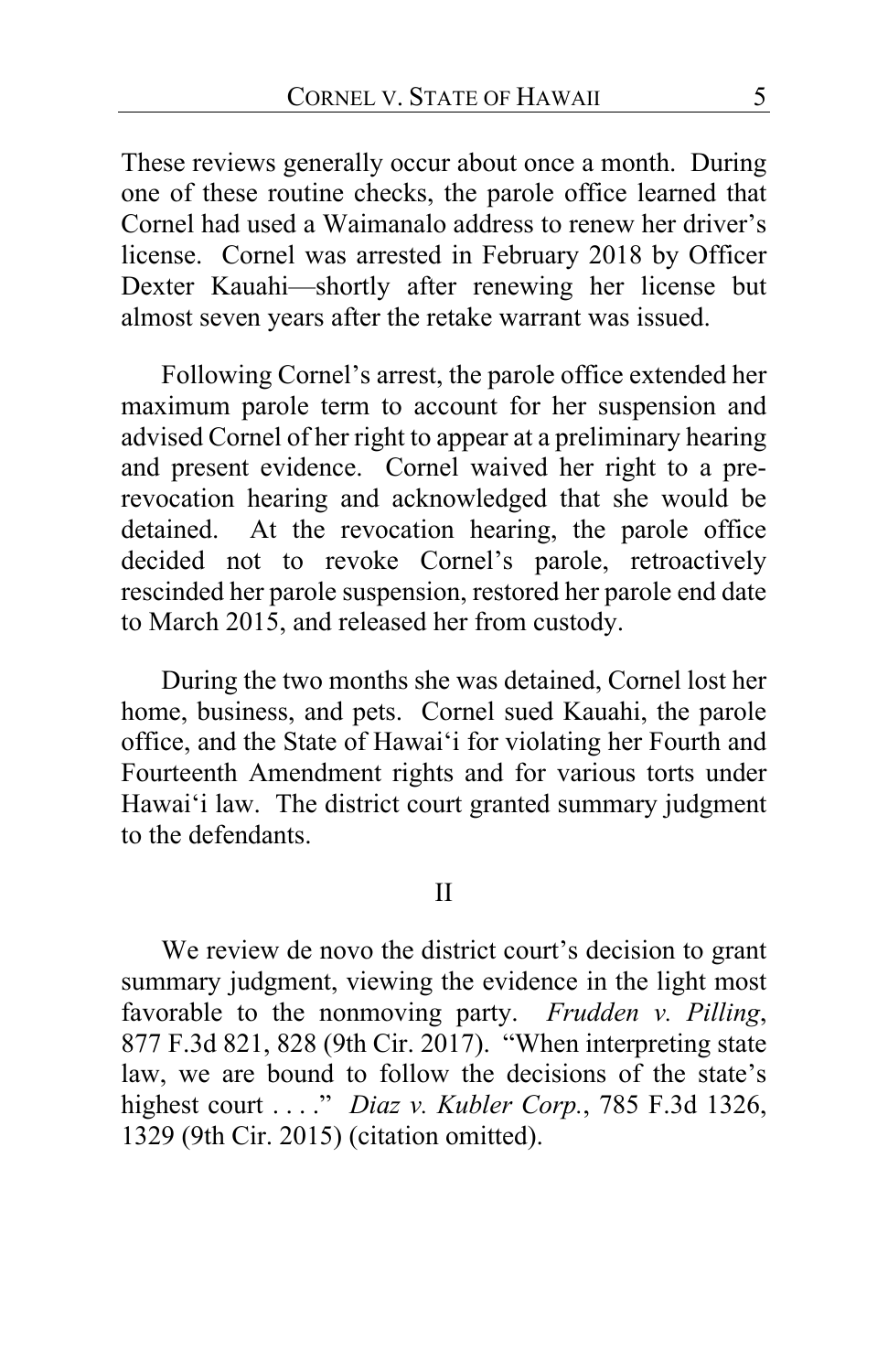### III

We start with Cornel's constitutional claims. Section 1983 provides a cause of action against "[e]very person who, under color of" law deprives another of "rights, privileges, or immunities secured by the Constitution." 42 U.S.C. § 1983. "States or governmental entities that are considered 'arms of the State' for Eleventh Amendment purposes are not 'persons' under § 1983." *Doe v. Lawrence Livermore Nat'l Lab'y*, 131 F.3d 836, 839 (9th Cir. 1997) (quoting *Will v. Mich. Dep't of State Police*, 491 U.S. 58, 70 (1989)). There are thus two situations in which a state official might be liable to suit under the statute. First, plaintiffs may seek damages against a state official in his personal capacity. *Mitchell v. Washington*, 818 F.3d 436, 442 (9th Cir. 2016). Second, state officials are "persons" under § 1983 when sued for prospective injunctive relief. *Will*, 491 U.S. at 71 n.10. This exception for prospective injunctive relief, called the *Ex parte Young* doctrine, applies where a plaintiff "alleges an ongoing violation of federal law, and where the relief sought is prospective rather than retrospective." *Doe*, 131 F.3d at 839 (quoting *Idaho v. Coeur d'Alene Tribe*, 521 U.S. 261, 294 (1997) (O'Connor, J., concurring)).

Cornel cannot seek damages from Hawai'i and the parole office because they are not "persons" under § 1983.**[1](#page-5-0)** Although Kauahi could be subject to suit under *Ex parte Young*, 209 U.S. 123 (1908), Cornel identifies no ongoing violation of federal law to enjoin. Her § 1983 claim is

<span id="page-5-0"></span>**<sup>1</sup>** Cornel contends that Hawai'i and the parole office consented to jurisdiction over her § 1983 damages claims by removing the case to federal court. But she confuses state waiver of Eleventh Amendment immunity with the separate inquiry of whether state defendants are "persons" under § 1983.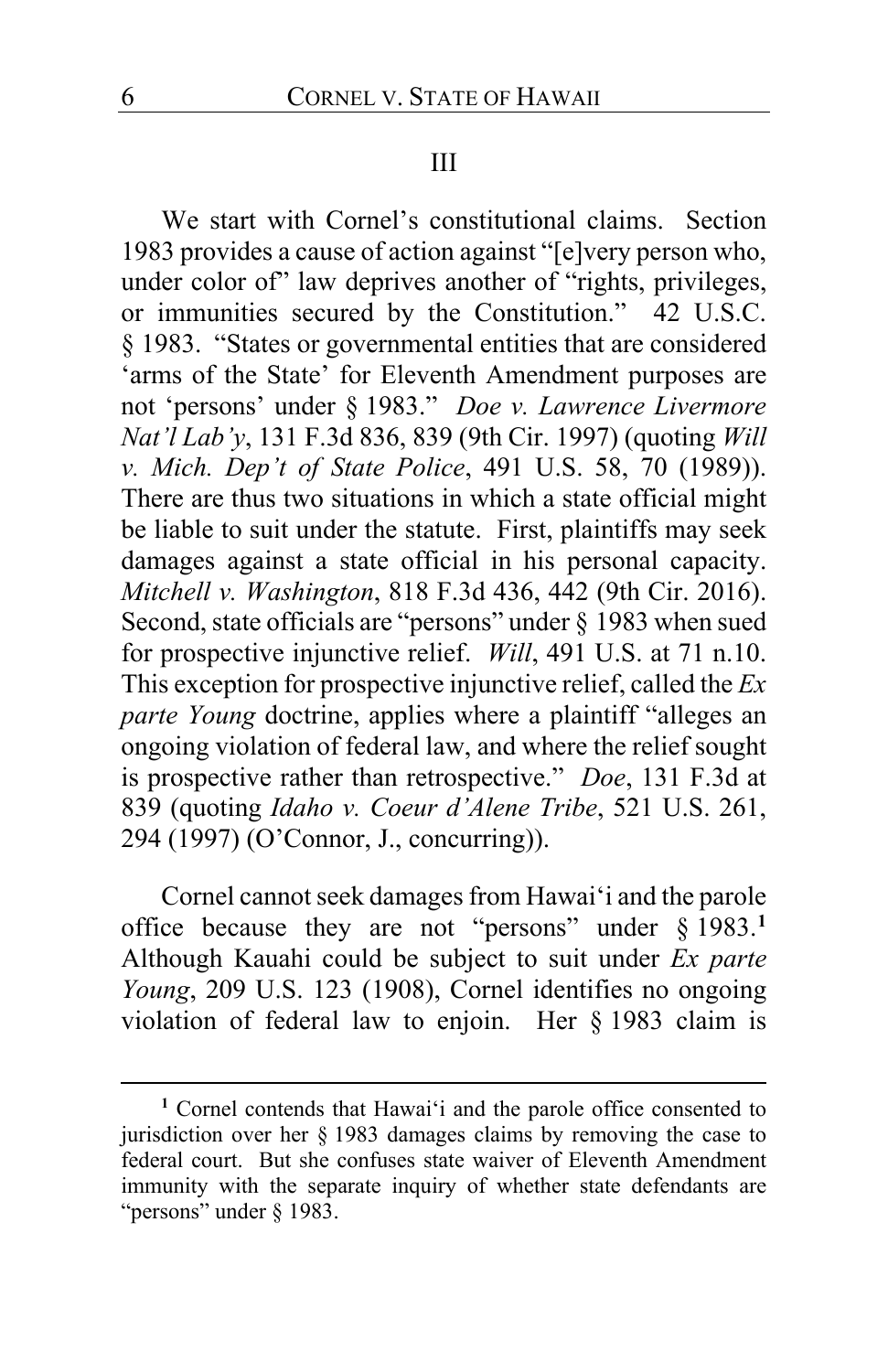therefore limited to damages against Kauahi in his personal capacity.

As a state official, Kauahi is entitled to qualified immunity from a claim for damages unless Cornel raises a genuine issue of fact showing (1) a violation of a constitutional right that (2) was clearly established at the time of the alleged misconduct. *See Evans v. Skolnik*, 997 F.3d 1060, 1064 (9th Cir. 2021) (quoting *Pearson v. Callahan*, 555 U.S. 223, 232 (2009)). "We may address these two prongs in either order." *Id.* (quoting *Sandoval v. Las Vegas Metro. Police Dep't*, 756 F.3d 1154, 1160 (9th Cir. 2014)). The Supreme Court recognizes two circumstances where reaching the constitutional issue first would be beneficial: "[1] cases in which the court cannot readily decide 'whether a right is clearly established without deciding precisely what the existing constitutional right happens to be,' [2] and cases involving 'questions that do not frequently arise in cases in which a qualified immunity defense is unavailable.'" *Id.* at 1065 (quoting *Pearson*, 555 U.S. at 236). We conclude that both circumstances apply here and therefore begin with the constitutional issues raised by Cornel's claims.

### A

Cornel argues that her arrest violated the Fourth Amendment in four ways. First, she contends that the retake warrant was "stale" by the time of her arrest in 2018. Second, she labels her arrest unreasonable because it was three years after the "maximum parole date" noted on the retake warrant. Third, Cornel asserts that the government's interest in arresting her seven years after the alleged violation was *de minimis*. Finally, she argues that the arrest violated Hawai'i law.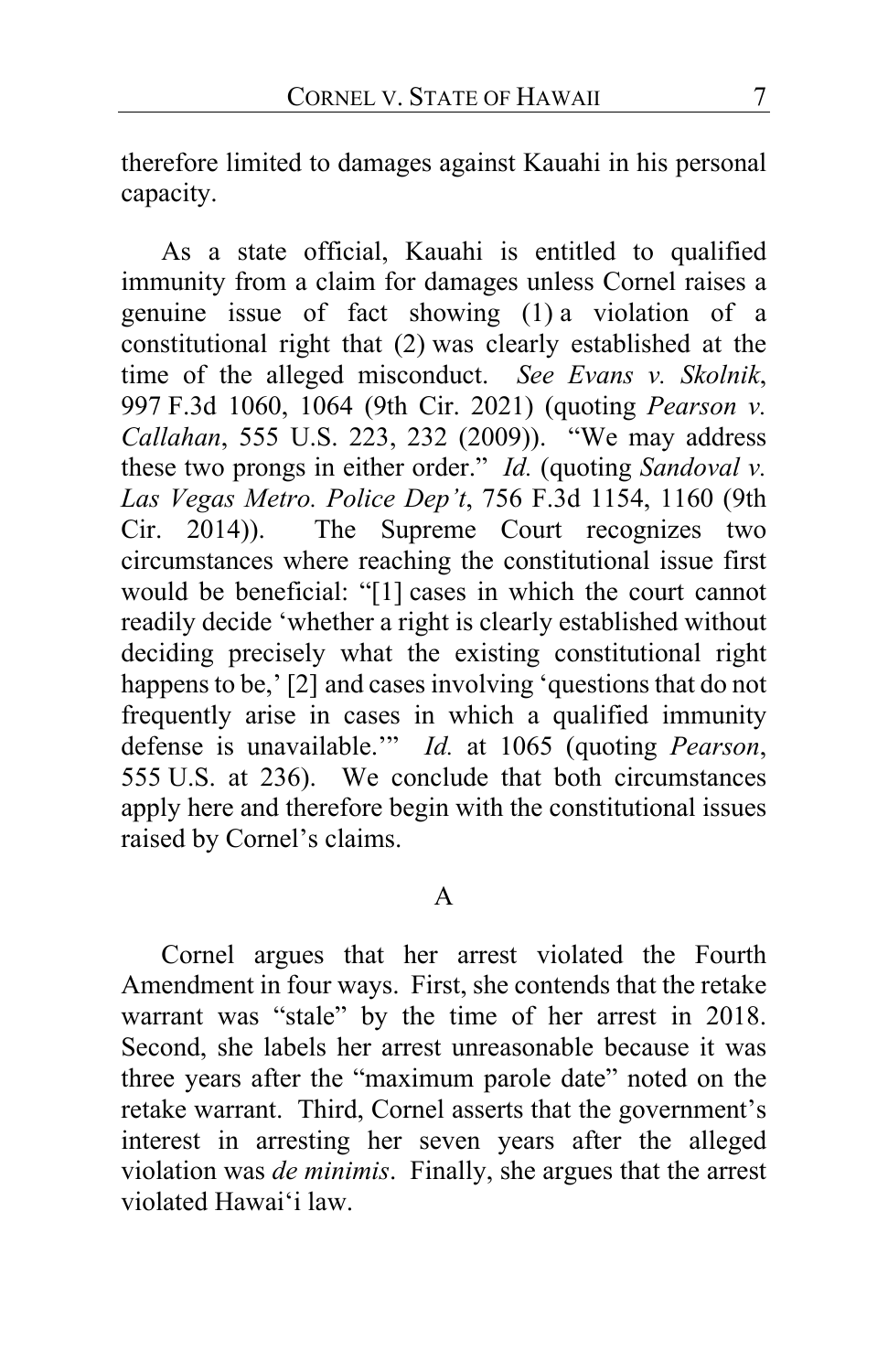The Fourth Amendment prohibits "unreasonable searches and seizures." U.S. Const. amend IV. "Under the general Fourth Amendment approach, we assess reasonableness by examining the totality of the circumstances and balancing the intrusion on the individual's privacy against the promotion of legitimate governmental interests." *Sherman v. U.S. Parole Comm'n*, 502 F.3d 869, 883 (9th Cir. 2007) (citing *Samson v. California*, 547 U.S. 843, 848 (2006)). In most criminal cases, we interpret "reasonableness" to require "a judicial warrant issued upon probable cause." *Id.* (quoting *Skinner v. Ry. Labor Execs.' Ass'n*, 489 U.S. 602, 619 (1989)). But these requirements do not always apply to searches and seizures of parolees. Because "[r]evocation of parole is not part of a criminal prosecution," we do not extend parolees "the full panoply of rights" promised to people not yet convicted of a crime. *Id.* at 883 (citation omitted). Although a parolee is not "at the unfettered mercy of the parole authorities, [s]he is justifiably subjected to restrictions not applicable to the population as a whole." *Latta v. Fitzharris*, 521 F.2d 246, 250 (9th Cir. 1975).

For these reasons, "probable cause is not required to arrest a parolee for a violation of parole." *Sherman*, 502 F.3d at 884 (citation omitted). Instead, a parole officer may arrest a parolee if the officer "reasonably believes a parolee is in violation of [her] parole." *United States v. Rabb*, 752 F.2d 1320, 1324 (9th Cir. 1984). In the search context, we have permitted searches of a parolee and her home based on a "hunch" arising from what an officer has learned or observed about the parolee. *Latta*, 521 F.2d at 250.

Of course, an officer's reasonable belief—like probable cause—can become "stale" over time. Cornel argues that is the case here—i.e., that her arrest was unreasonable because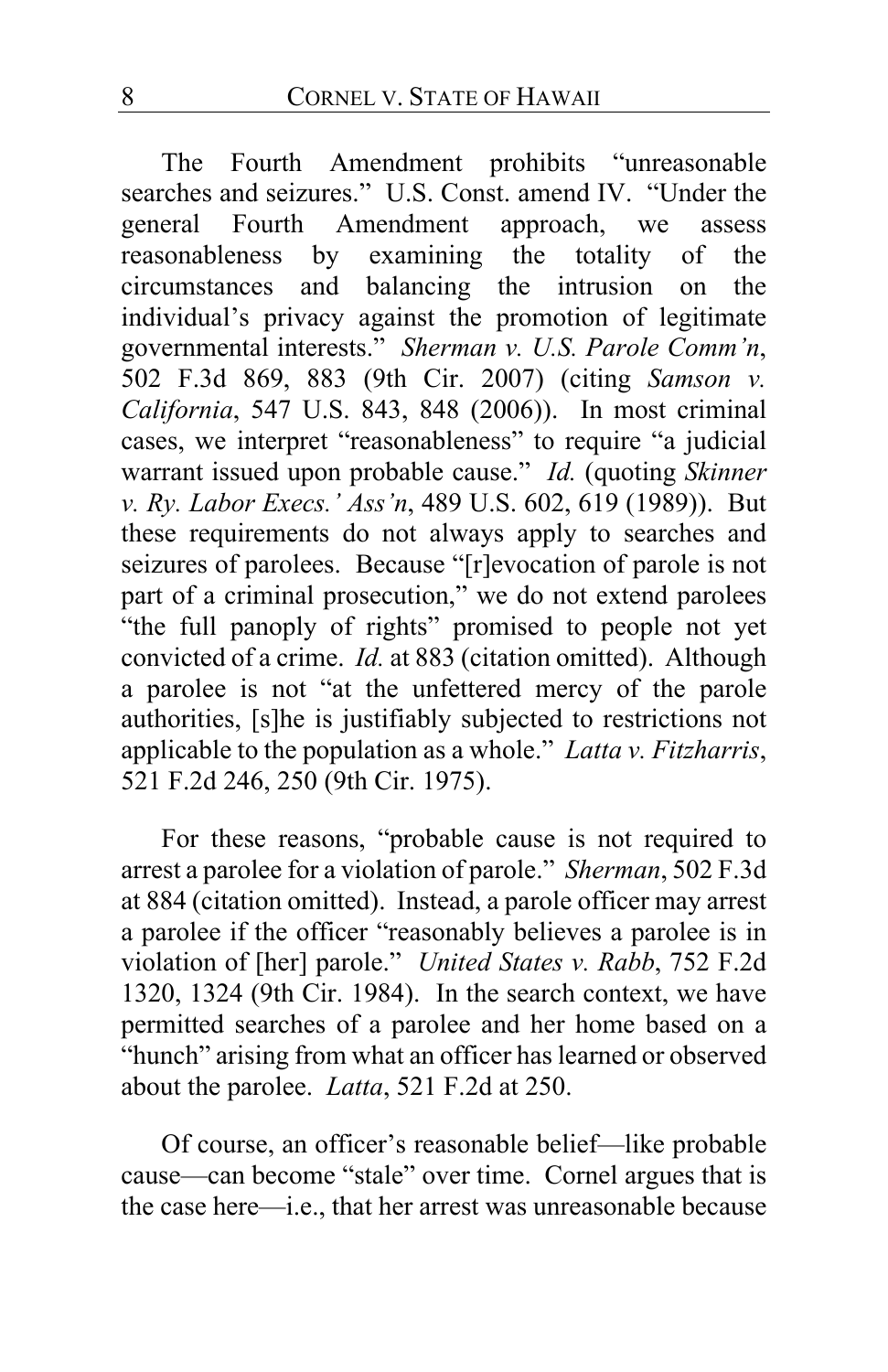seven years had passed since the retake warrant was issued. But "[t]he mere lapse of substantial amounts of time is not controlling in a question of staleness." *United States v. Lacy*, 119 F.3d 742, 745 (9th Cir. 1997) (quoting *United States v. Dozier*, 844 F.2d 701, 707 (9th Cir. 1988)). Rather, "[w]e evaluate staleness in light of the particular facts of the case and the nature of the criminal activity." *Id.* (quoting *United States v. Pitts*, 6 F.3d 1366, 1369 (9th Cir. 1993)). If "there is sufficient basis to believe, based on a continuing pattern or other good reasons," that the basis for a parole officer's reasonable belief still exists, a retake warrant is still valid. *See id.* at 745–46 (quoting *United States v. Gann*, 732 F.2d 714, 722 (9th Cir. 1984)).

The evidentiary support for Cornel's arrest is not the kind that dissipates over time. The parole office had a reasonable belief that Cornel violated her parole because it could not contact her with the information she provided. Although Cornel argues there is a material dispute of fact whether she violated her parole conditions, there is no evidence that Cornel could, in fact, be contacted with the information she provided. Cornel says that she provided the parole office with updated contact information and it never contacted her. Notably missing is any declaration that Cornel was, in fact, able to be reached at the phone number, mailing address, and physical address provided. The parole office asserts Cornel could not be reached. And Cornel does not raise a genuine dispute of fact on that point.

We also disagree with Cornel's assertions that the government's interest in her arrest was *de minimis* and that her arrest was unreasonable because the retake warrant noted a 2015 maximum parole date. We have recognized that the government's interest in monitoring parolees is more than *de minimis*. *See Rabb*, 752 F.2d at 1324 ("[O]nce a violation is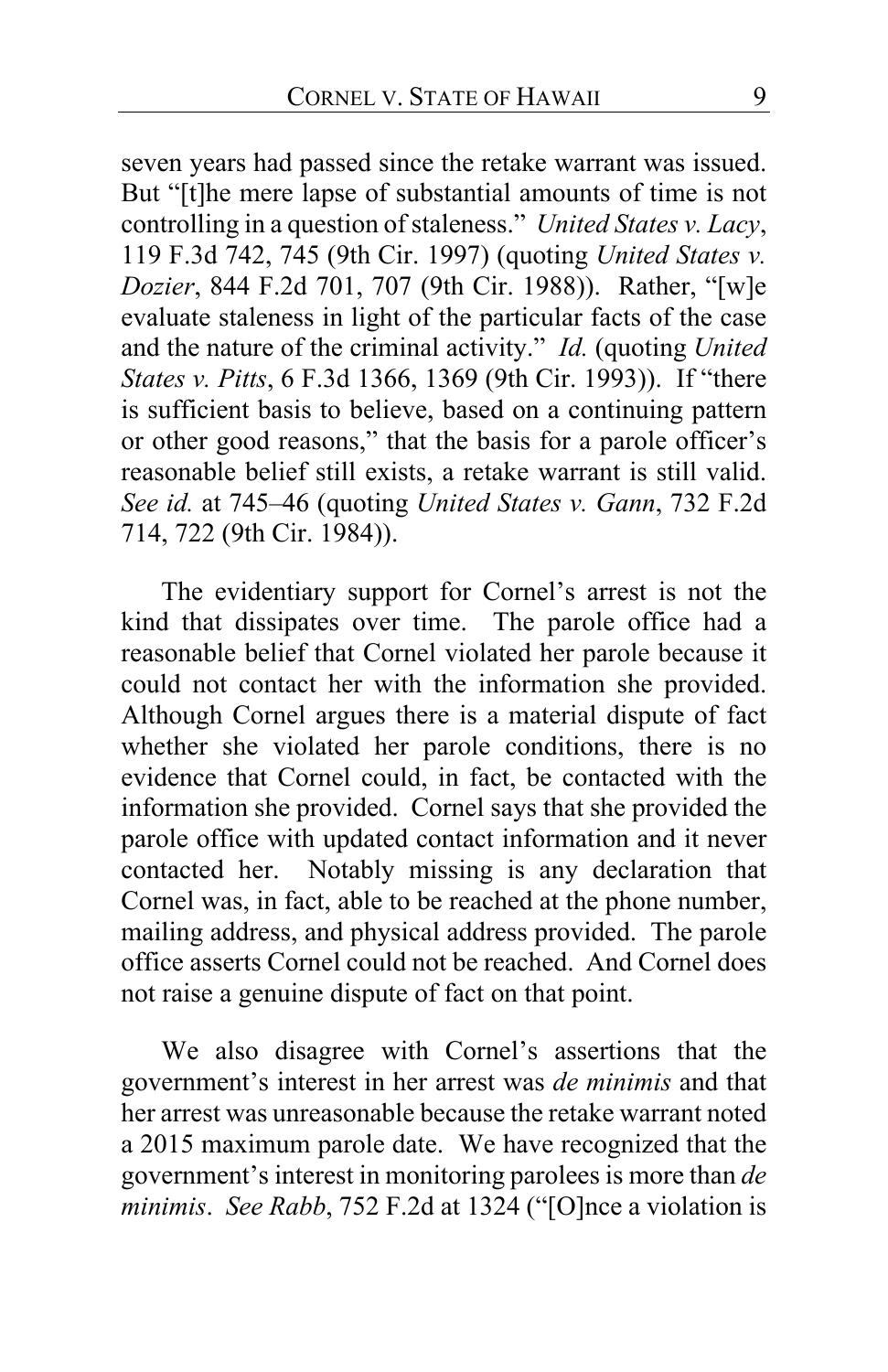established, the public interest in apprehending parole violators outweighs the parolee's privacy interest."). And although Cornel argues that she had no reason to believe that she could be in violation of her parole three years after her original maximum parole date, "Fourth Amendment reasonableness is predominantly an objective inquiry." *Ashcroft v. al-Kidd*, 563 U.S. 731, 736 (2011) (quotation marks and citation omitted). So Cornel's subjective expectations do not render the arrest unreasonable. Instead, we ask "whether the circumstances, viewed objectively, justify the challenged action." *Id.* (brackets, quotation marks, and citation omitted).

Cornel's arrest was reasonable. Kauahi reasonably believed that Cornel was in violation of her parole because Cornel could not be contacted and, other than the one letter that she sent with insufficient contact information, she took no action to ensure that the parole office could maintain contact with her. Her parole was lawfully suspended, and the retake warrant was properly issued. *See* Haw. Rev. Stat. § 353-66(c). Kauahi had more than a "hunch" that Cornel violated her parole; he had a properly issued arrest warrant. *See Rabb*, 752 F.2d at 1324. The maximum parole date on the retake warrant was not a magical deadline for the parole office. As Kauahi explains, a retake warrant does not reflect adjusted parole dates after a parole suspension. Even though Cornel was arrested after the maximum parole date on the warrant, nothing about the date suggests unreasonableness.

Cornel also contends that her arrest violated Hawai'i law. According to Cornel, the parole office could only suspend her parole if her whereabouts were not known because of her neglect. Cornel also points to Hawai'i Penal Code Rule 9(c), which requires that arrest warrants be executed "without unnecessary delay."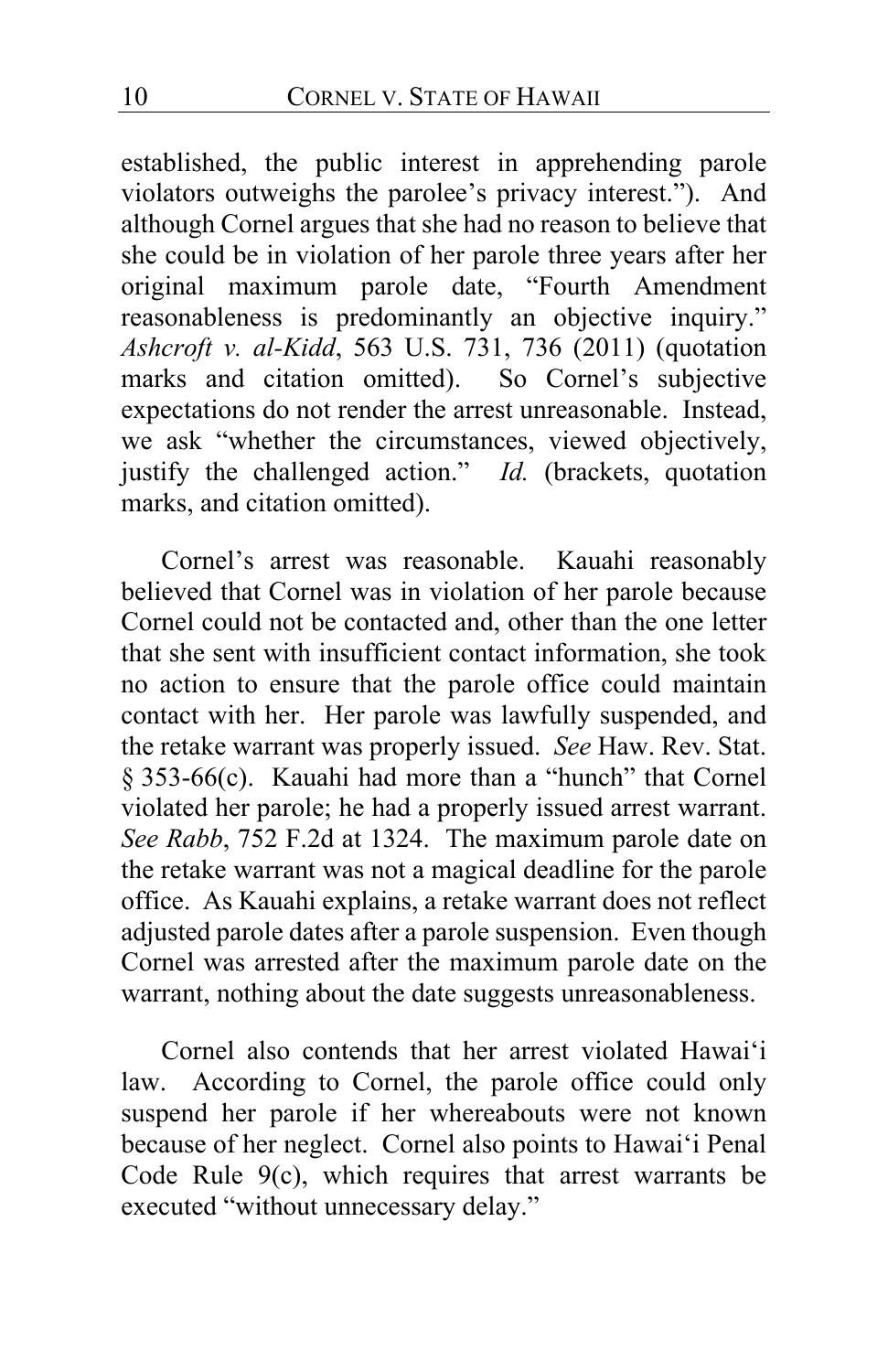Even if Cornel's arrest violated state law, it was not necessarily a violation of her Fourth Amendment rights. The Supreme Court has rejected the notion that a violation of state law automatically violates the Fourth Amendment. *Virginia v. Moore*, 553 U.S. 164, 173 (2008). "[W]hen a State chooses to protect . . . beyond the level that the Fourth<br>Amendment requires, these additional protections Amendment requires, these exclusively are matters of state law." *Tabares v. City of Huntington Beach*, 988 F.3d 1119, 1122 (9th Cir. 2021) (quoting *Moore*, 553 U.S. at 171) (quotation marks and brackets omitted). We hold that Cornel's arrest was reasonable under the Fourth Amendment despite the parole office's possible violation of the Hawai'i Penal Code.

#### B

Cornel next argues that her parole suspension and arrest violated due process. In particular, she contends that she was entitled to a hearing before her parole was suspended and that the parole office's seven-year delay violated the Fourteenth Amendment.

### 1

The parole office's decision to suspend Cornel's parole in 2011—after trying and failing to contact her with the information she provided—did not violate due process because the Fourteenth Amendment does not require notice before a parole suspension hearing. *See Morrissey v. Brewer*, 408 U.S. 471, 485–90 (1972). Indeed, at the earliest available opportunity, Cornel was given due process and a hearing. Furthermore, Cornel was not prejudiced by the suspension because the parole office ultimately did not revoke her parole.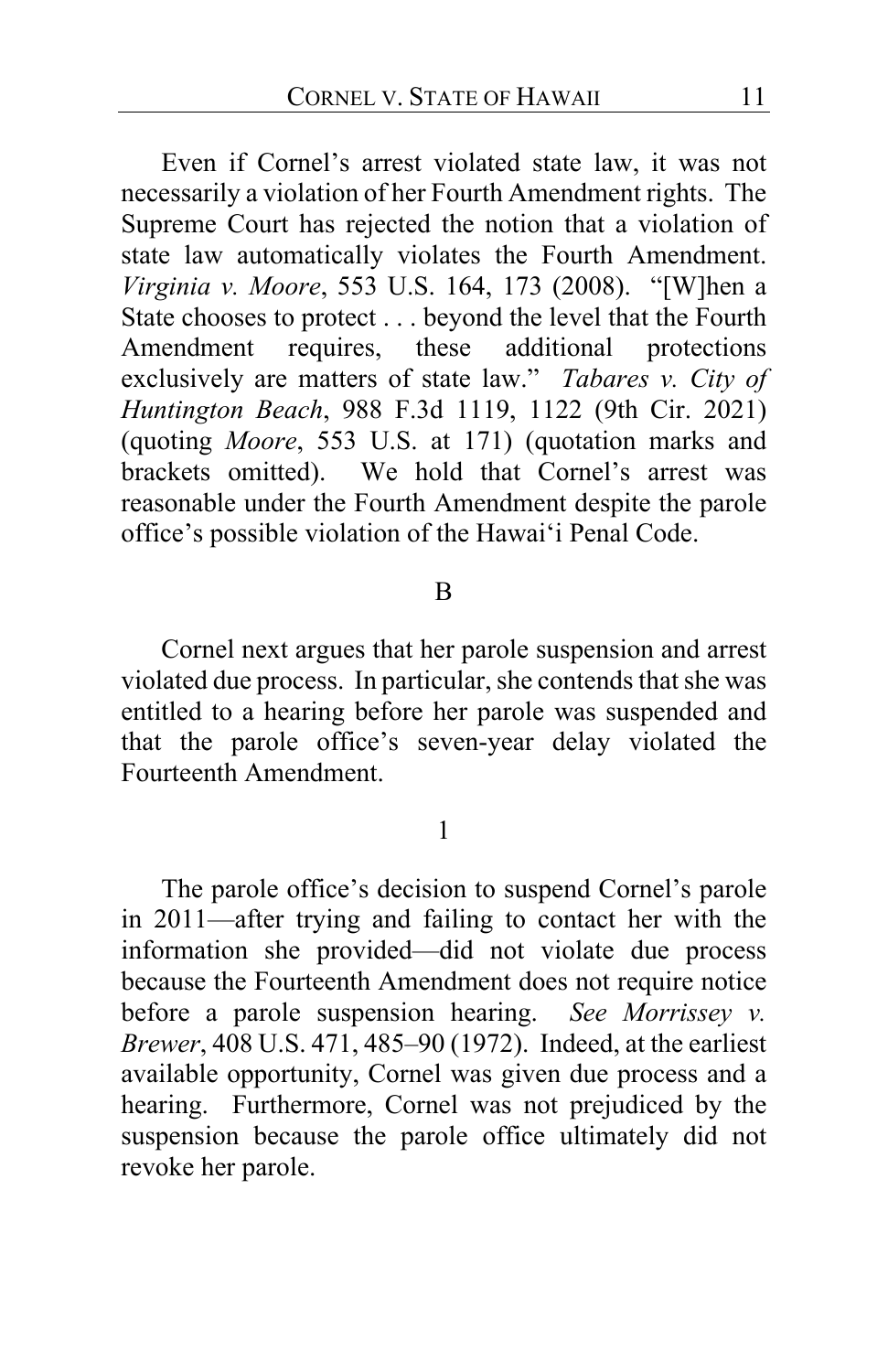#### 2

Nor did the delay in Cornel's arrest violate her due process rights. Fifty years ago, we stated that "[t]here is substantial authority for the position that due process requires reasonable diligence in the issuance and execution of a warrant for arrest for an alleged parole violation." *McCowan v. Nelson*, 436 F.2d 758, 760 (9th Cir. 1970) (per curiam) (collecting cases). We have never explained what "reasonable diligence" requires. We now clarify that "reasonable diligence" is but one factor to consider when evaluating whether a delay in arrest violates due process, and we hold that a delay in a parolee's arrest does not violate due process when the parolee is largely responsible for the delay and cannot demonstrate prejudice.

We have considered similar timeliness concerns in the context of the Speedy Trial Clause, parole revocation proceedings, and a now-repealed federal statute that granted jurisdiction to issue retake warrants.**[2](#page-11-0)** In Speedy Trial cases,**[3](#page-11-1)**

<span id="page-11-1"></span><sup>3</sup> "In the context of revocation of supervised release [or parole], Speedy Trial Clause authority is applicable only by analogy, but in the past we have found that analogy helpful, though we have not probed how

<span id="page-11-0"></span>**<sup>2</sup>** Timeliness challenges under the retake-warrant statute are "not a jurisdictional issue but, instead, . . . one of due process." *United States v. Berry*, 814 F.2d 1406, 1410 (9th Cir. 1987). The analogy is apt because both inquiries address the concern that "a warrant issued *ex parte* could be held against an unknowing [parolee] indefinitely, and executed at any time for reasons unrelated to the original violation." *United States v. Hill*, 719 F.2d 1402, 1405 (9th Cir. 1983). Although *Hill* concerned a warrant for a probation violation, the same principles apply because "[p]arole, probation, and supervised release revocation hearings are constitutionally indistinguishable and are analyzed in the same manner." *United States v. Hall*, 419 F.3d 980, 985 n.4 (9th Cir. 2005).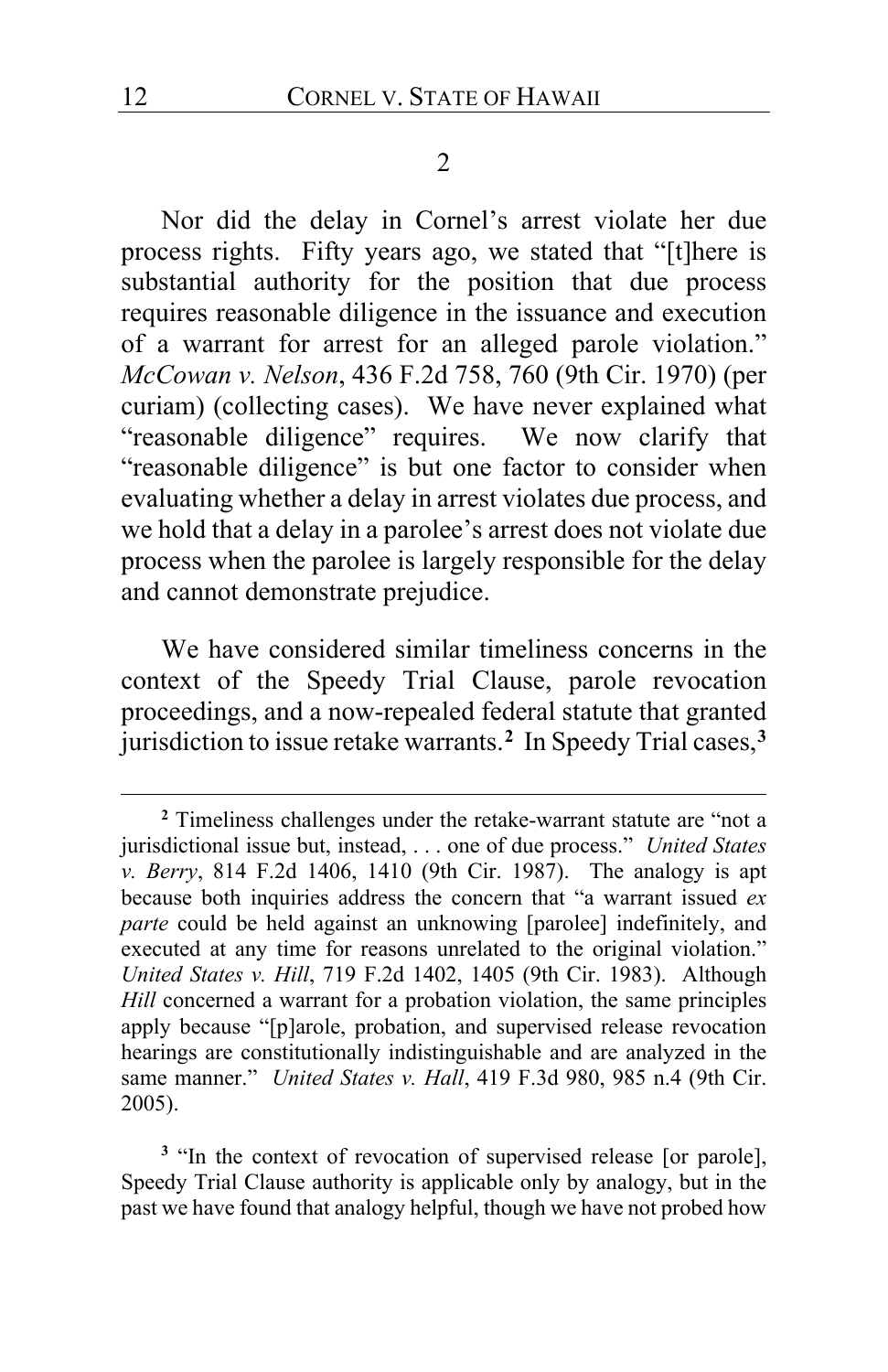we balance the "'[l]ength of delay, the reason for the delay, the defendant's assertion of [her] right, and prejudice to the defendant.' None of these four factors are either necessary or sufficient, individually, to support a finding that a defendant's speed[y] trial right has been violated." *United States v. Mendoza*, 530 F.3d 758, 762 (9th Cir. 2008) (quoting *Barker v. Wingo*, 407 U.S. 514, 530 (1972)). At about one year, a delay becomes presumptively prejudicial. *Id.*

Of course, timeliness in going to trial differs from the administration of parole. Parolees challenging the timeliness of parole revocation hearings must show both unreasonable delay and prejudice to obtain relief. *Santana*, 526 F.3d at 1260. The length of delay is a factor in evaluating whether the delay was reasonable,**[4](#page-12-0)** but is not dispositive when "the [parolee's] own conduct caused the delay between issuance and execution of the warrant." *See Hill*, 719 F.2d at 1405. And even if the delay is unreasonable, parolees must show that they suffered prejudice.**[5](#page-12-1)**

far the analogy goes." *United States v. Santana*, 526 F.3d 1257, 1260 (9th Cir. 2008).

<span id="page-12-0"></span>**<sup>4</sup>** *See, e.g.*, *Hill*, 719 F.2d at 1405 (two-and-a-half-year delay was unreasonable when the government knew where to find the probationer and no effort was made to serve the warrant); *Santana*, 526 F.3d at 1260 (distinguishing *Hill* and Speedy Trial presumption of prejudice for lack of extreme delay).

<span id="page-12-1"></span>**<sup>5</sup>** At least two other circuits agree that delay without prejudice does not violate due process in the post-sentencing context. *See, e.g.*, *United States v. Sanchez*, 225 F.3d 172, 175–77 (2d Cir. 2000) (delay between violation and issuance of summons does not violate due process absent prejudice); *United States v. Tippens*, 39 F.3d 88, 90 (5th Cir. 1994) (per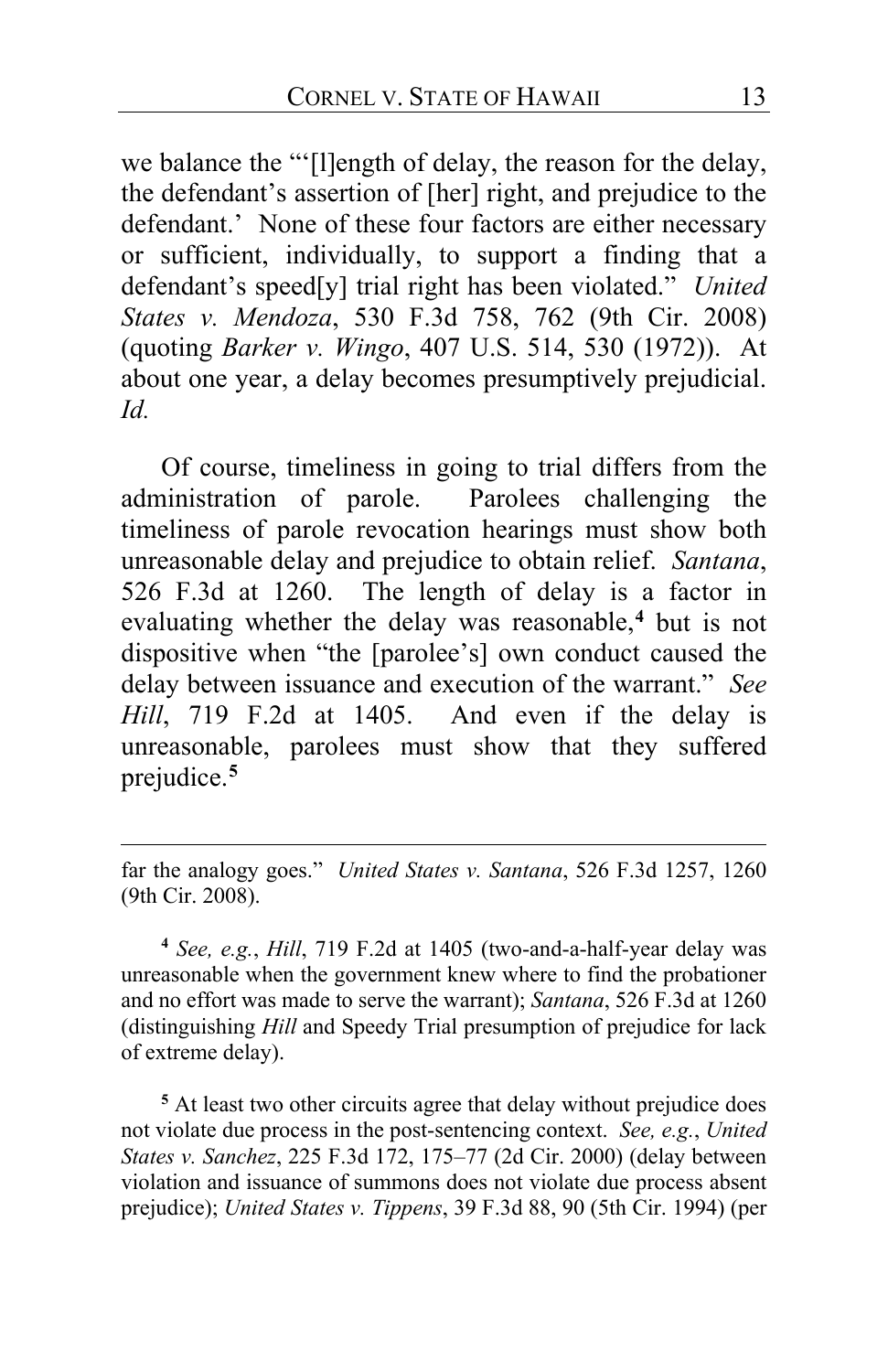The Sixth Circuit has similarly held that a parolee's partial responsibility for the delay in his arrest precludes a due process violation. *Bennett v. Bogan*, 66 F.3d 812, 819 (6th Cir. 1995). In *Bennett*, a parolee challenged his arrest that occurred five and a half years after the retake warrant was issued. *Id.* at 818. As here, the parolee lived openly in the jurisdiction and filed tax returns. *Id.* at 814. Even so, the Sixth Circuit held that the parolee was "in part responsible for the delayed execution of the warrant" because he "failed to report to his probation officer and failed to remind the State . . . that he was required to serve a state sentence." *Id.* at 819. Although the State's delay bordered on inexcusable neglect, the parolee's lack of diligence precluded a due process violation. *Id.*

Like the parolee in *Bennett*, a prompt arrest by the Hawai'i parole office would have resolved the matter quickly and allowed Cornel to "pa[y any] debt to society and return[] to [her] community unencumbered." *See id.* And, like the *Bennett* parolee, Cornel was the main reason for the delay in her arrest. *See id.* To be sure, notions of fundamental fairness seem to require that the government execute a retake warrant with reasonable speed. But we have never held that the Due Process Clause requires the government to find and arrest a suspect in a specified amount of time. We would face a thornier question if there were evidence that the parole office had actual knowledge of Cornel's whereabouts. Instead, Cornel gave the parole office new contact information, never responded to the parole office's attempts to contact her with that information,

curiam) (citation omitted) ("[A] delay in executing a violator's warrant may frustrate a [parolee's] due process rights if the delay undermines [her] ability to contest the issue of the violation or to proffer mitigating evidence.").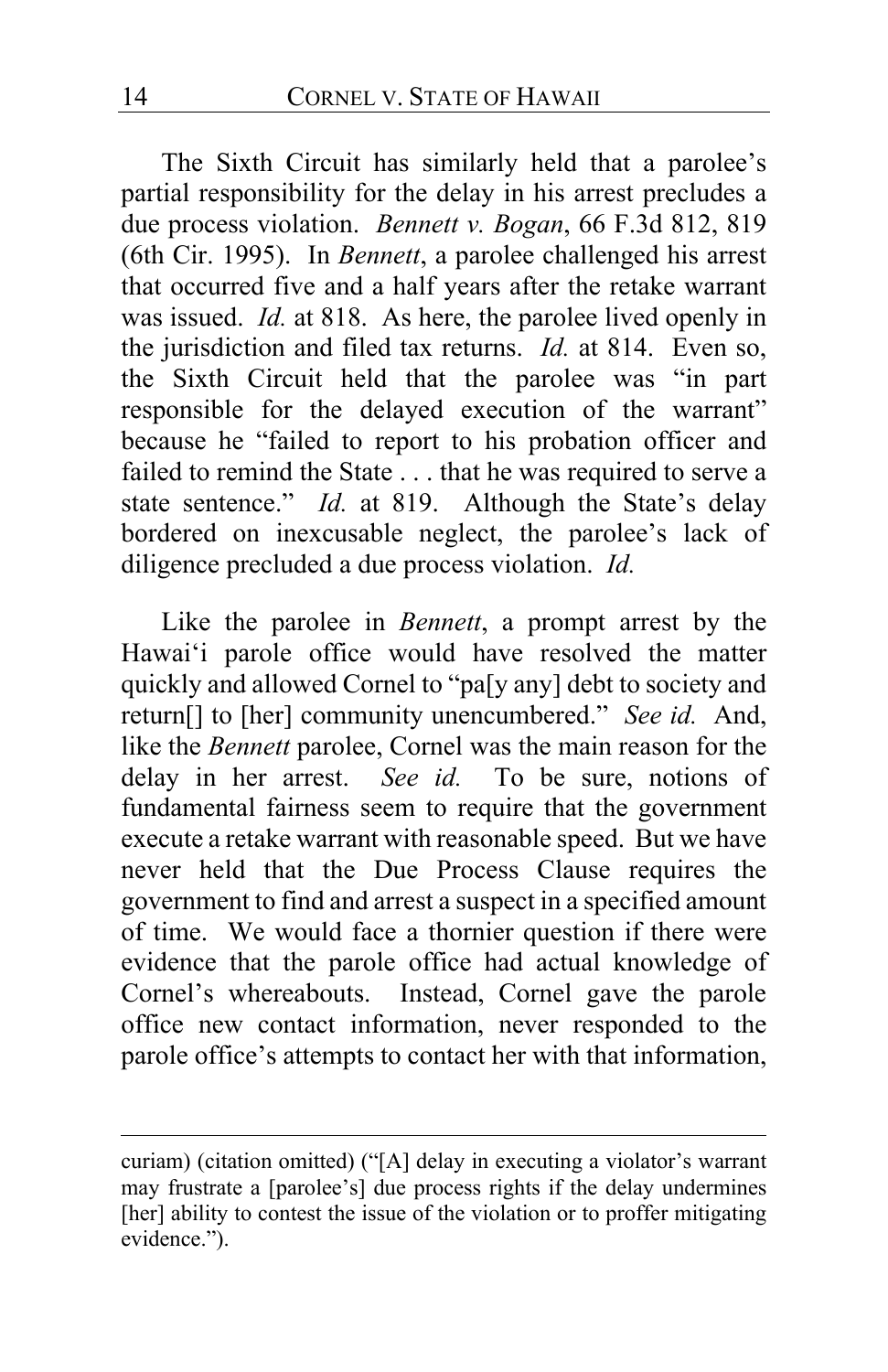and now blames the parole office for taking too long to figure out where she was.

Cornel failed to fulfill her parole obligation to provide the parole office with correct and up-to-date contact information. Even if the parole office should have acted more diligently, Cornel was not deprived of due process when the delay was mainly caused by her failure to inform the parole office of her whereabouts. We therefore affirm the district court's grant of summary judgment to Kauahi on Cornel's § 1983 claim.

### $\mathcal{C}$

Aside from her constitutional claims, Cornel also brings state law claims for false arrest, false imprisonment, intentional infliction of emotional distress (IIED), negligent infliction of emotional distress (NIED), and gross negligence. The district court granted summary judgment to Kauahi because he was entitled to qualified privilege. It granted summary judgment to Hawai'i and the parole office because (1) they had not waived liability for false imprisonment and false arrest under the State Tort Claims Act, Haw. Rev. Stat. ch. 66; and (2) Cornel had failed to establish elements of her IIED, NIED, and gross negligence claims. We affirm.

### 1

Under Hawai'i law, nonjudicial government officials have a qualified privilege for tortious actions taken in the performance of their public duty. *Towse v. State*, 647 P.2d 696, 702 (Haw. 1982). "[I]n order for an action to lie against an official acting under a claim of privilege, . . . the injured party [must] allege and prove . . . that the official had been motivated by malice and not by an otherwise proper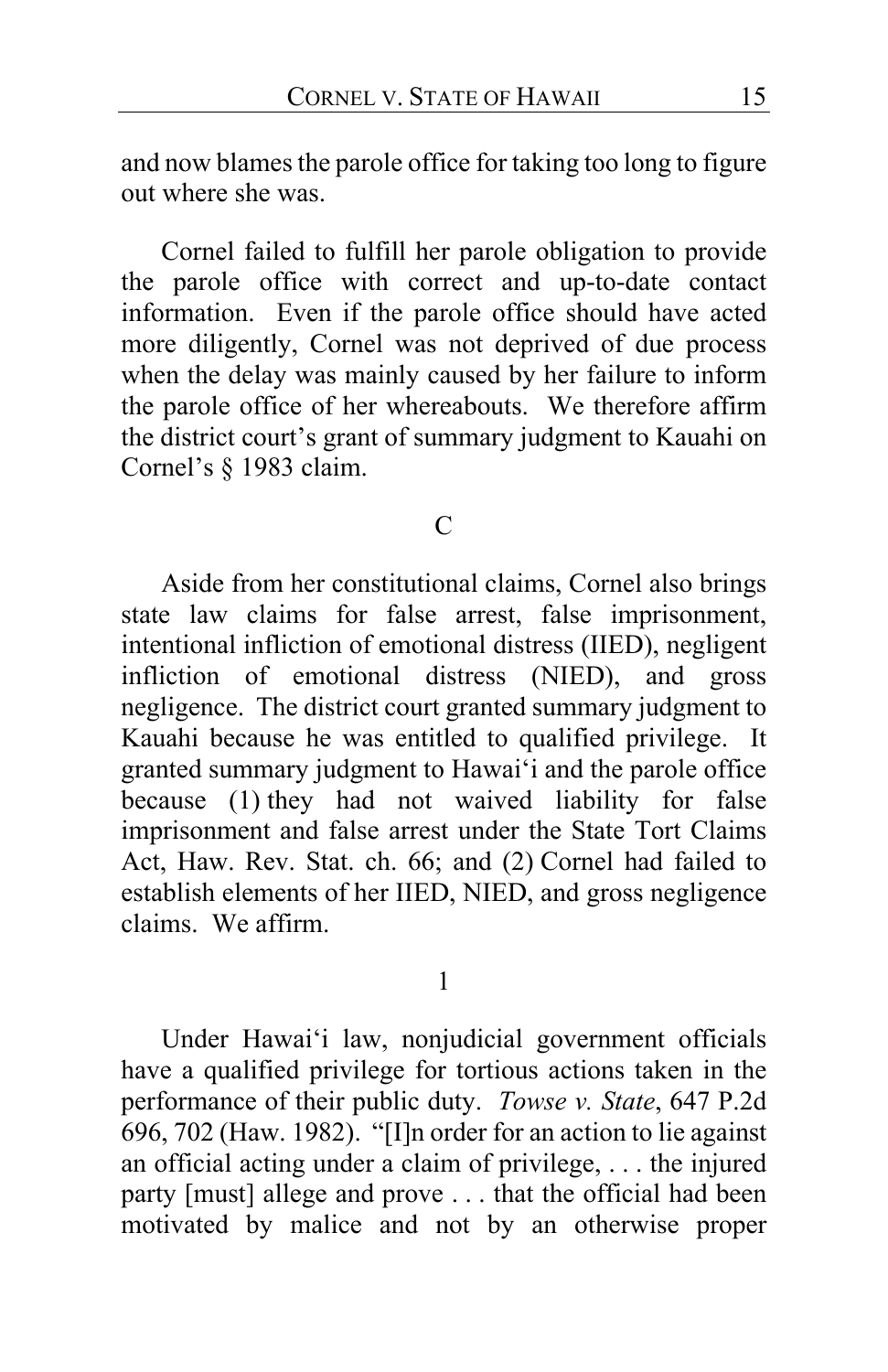purpose." *Id.* Although malice is usually a question for the jury, the court may rule on the existence or absence of malice based on uncontroverted affidavits or depositions. *Runnels v. Okamoto*, 525 P.2d 1125, 1129 (Haw. 1974).

On appeal, Cornel argues that Kauahi is not shielded by qualified privilege because he arrested her on a "facially invalid" warrant and acted unreasonably in doing so. She does not argue that Kauahi was motivated by malice; instead, she contends that a malice requirement is unconstitutional because malice is not required under the Fourth Amendment. Cornel's argument impermissibly conflates the legal standards under the Fourth Amendment and Hawai'i law. *Cf. Tabares*, 988 F.3d at 1122. Hawai'i is not constitutionally required to provide a cause of action for Fourth Amendment violations, so Cornel must establish malice to prevail on her state law claims. Kauahi asserts that warrants with maximum parole term dates that have already expired are still considered outstanding and should be served. He believed that the retake warrant was still outstanding, valid, and needed to be served. Before the arrest, Kauahi had never met Cornel and "had no ill-will or malice toward [her]." Because there is no evidence of malice, the district court properly granted summary judgment to Kauahi.

2

Cornel argues that Hawai'i and the parole office can be liable for false arrest and false imprisonment through respondeat superior liability, and because her arrest was "outrageous" (presumably under Hawai'i's standard for IIED).

Neither Hawai'i nor the parole office can be vicariously liable for false imprisonment or false arrest because the State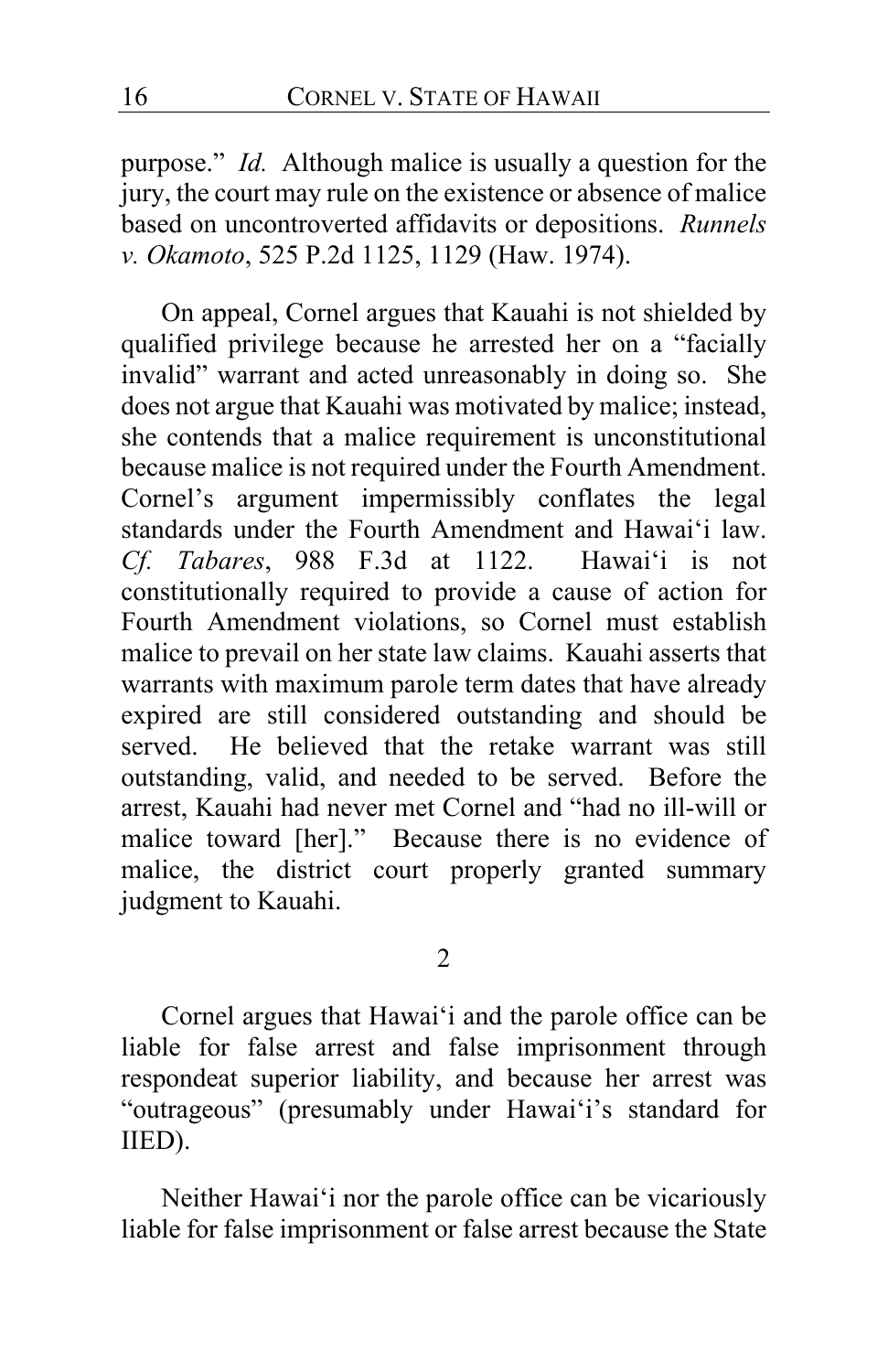Tort Liability Act does not waive immunity for those claims. Haw. Rev. Stat. § 662-15 (State Tort Liability Act "shall not apply to . . . [a]ny claim arising out of . . . false imprisonment [or] false arrest."); *see Doe Parents No. 1 v. State, Dep't of Educ.*, 58 P.3d 545, 578–79 (Haw. 2002), *as amended* (Dec. 5, 2002).

Cornel's IIED claim also fails because she cannot identify sufficiently "outrageous" conduct. Under Hawai'i law, "the elements of IIED are '(1) that the act allegedly causing the harm was intentional or reckless, (2) that the act was outrageous, and (3) that the act caused (4) extreme emotional distress to another.'" *Enoka v. AIG Haw. Ins. Co.*, 128 P.3d 850, 872 (Haw. 2006), *as corrected* (Feb. 28, 2006) (citation omitted). "The term 'outrageous' has been construed to mean 'without just cause or excuse and beyond<br>all bounds of decency." *Id.* (citation omitted). "The all bounds of decency." *Id.* (citation omitted). question whether the actions of the alleged tortfeasor are ... outrageous is for the court in the first instance, although where reasonable persons may differ on that question it should be left to the jury." *Shoppe v. Gucci*, 14 P.3d 1049, 1068 (Haw. 2000) (quotation marks and citations omitted).

Although the seven-year delay in executing Cornel's retake warrant was far from ideal, it was not "outrageous" for purposes of IIED. Cornel had not served her sentence, and her parole had not been discharged at the time of her arrest. Perhaps the parole office should have acted more diligently in locating Cornel after she failed to keep it informed of her whereabouts, *see State v. Owens*, 172 P.3d 484, 492 (Haw. 2007), but Cornel has identified no conduct "beyond all bounds of decency," *see Enoka*, 128 P.3d at 872 (quotation marks and citation omitted).

Cornel's negligence-based claims also fail. A negligence action under Hawai'i law requires "(1) [a] duty,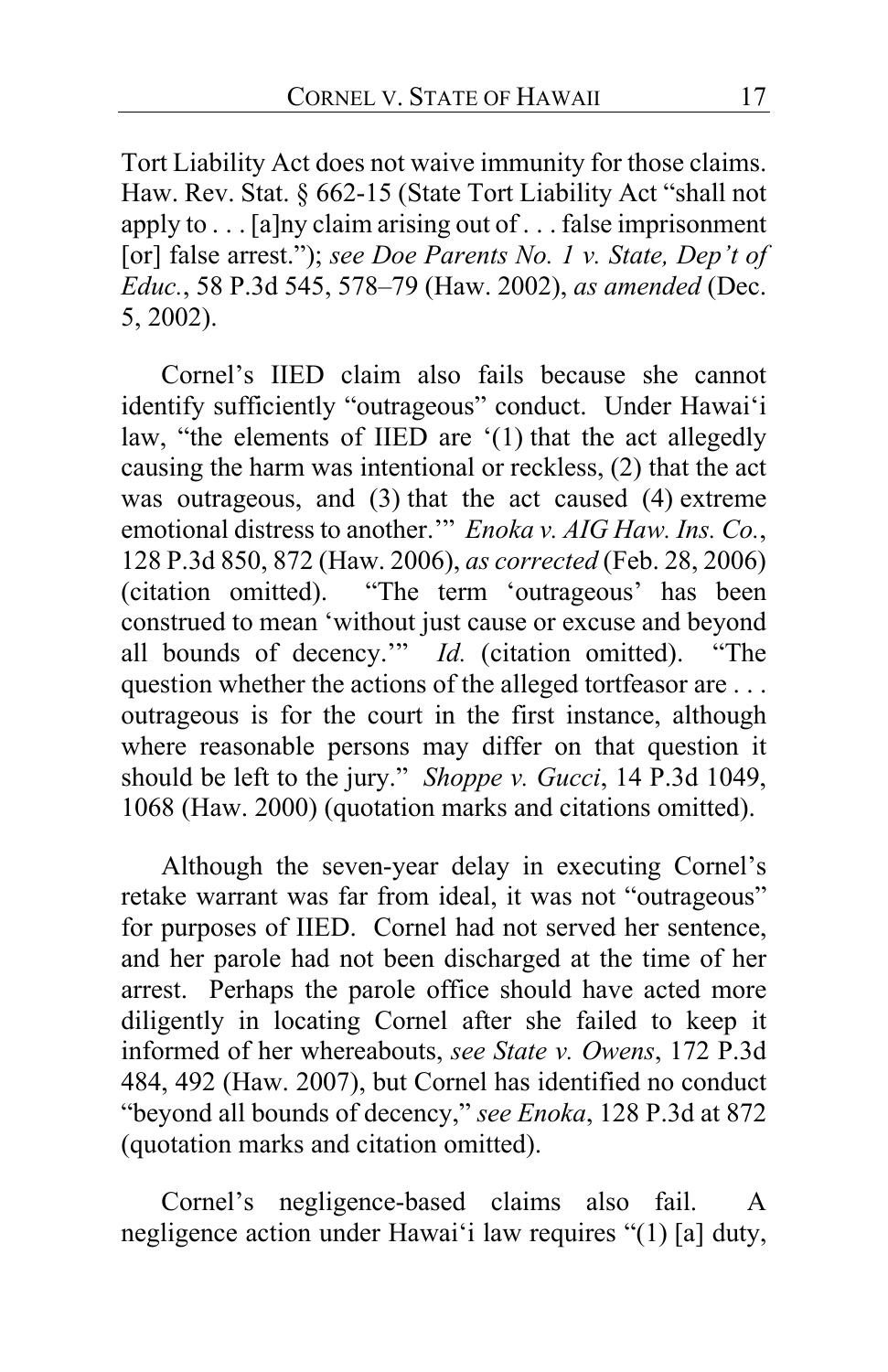or obligation, recognized by the law," (2) a breach of that duty or obligation, "(3) [a] reasonably close causal connection between the conduct and the resulting injury; and (4) [a]ctual loss or damage resulting to the interests of another." *Molfino v. Yuen*, 339 P.3d 679, 682 (Haw. 2014) (quoting *Takayama v. Kaiser Found. Hosp.*, 923 P.2d 903, 915–16 (Haw. 1996)). Absent certain circumstances, NIED requires that someone was physically injured by the defendant's conduct. *Doe Parents No. 1*, 58 P.3d at 580. "Gross negligence is an aggravated form of negligence, which differs from ordinary negligence only in degree and not in kind." *State v. Bunn*, 440 P.2d 528, 534 (Haw. 1968).

Hawai'i law requires parole arrest warrants to be executed "without unnecessary delay." *See* Haw. Rev. Stat. § 353-66(c). But even if the defendants had a duty to execute the arrest warrant within a reasonable time, Cornel fails to show that the parole office's alleged delay caused damages. If Kauahi had arrested Cornel earlier, she still would have faced the same loss of liberty. She therefore fails to establish the damages element of her negligence-based claims.

### IV

The parole office permissibly suspended Cornel's parole. Cornel's arrest was reasonable under the Fourth Amendment because the parole office had a reasonable belief that she violated her parole. Because the Fourteenth Amendment does not require notice to a parolee before a parole suspension hearing, and because Cornel was largely responsible for the seven-year delay in her arrest, her arrest did not violate due process. And Cornel's state law claims fail because the defendants have not waived immunity for